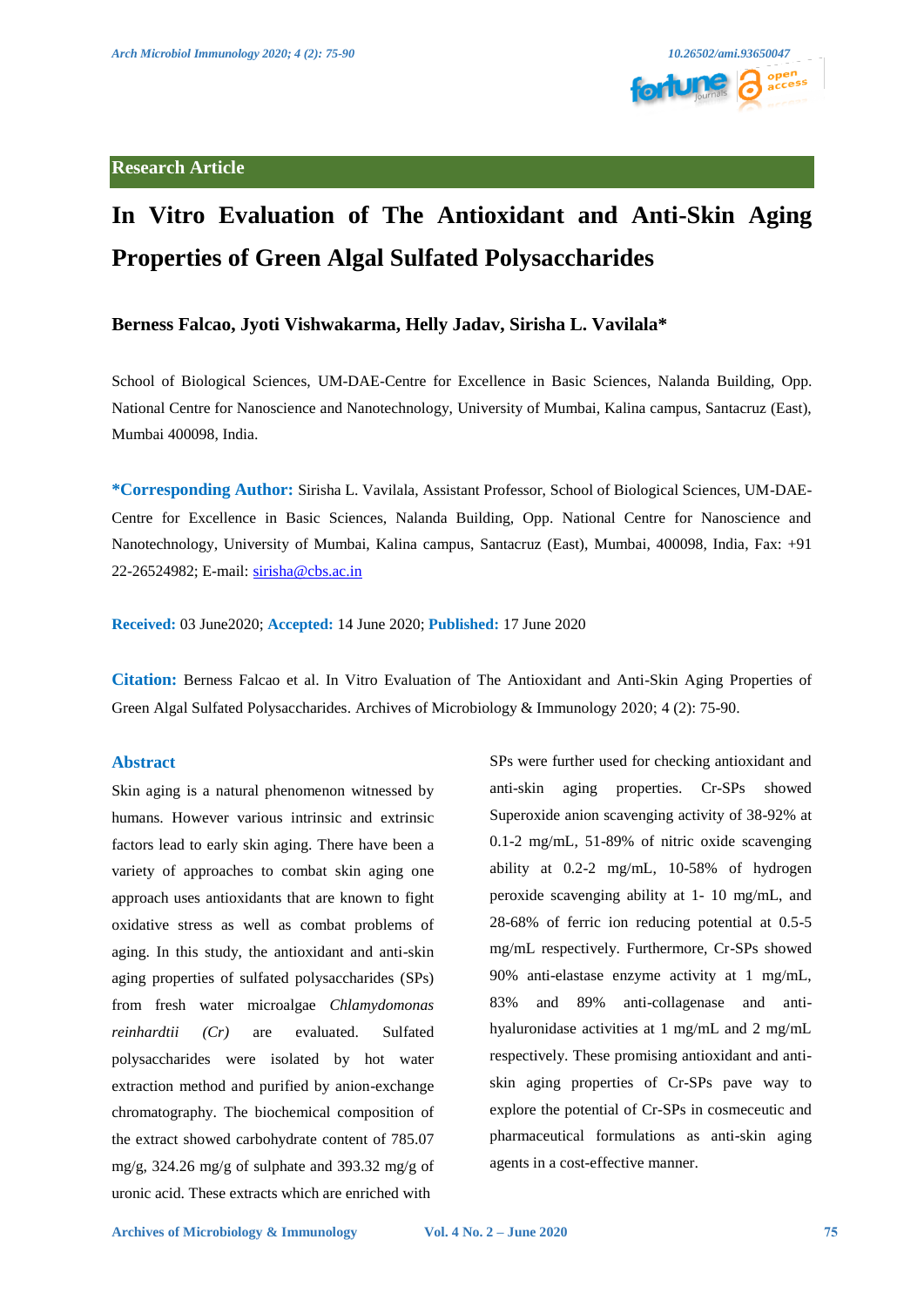**Keywords:** Skin aging; Oxidative stress; *Chlamydomonas reinhardtii*; Antioxidant; Sulfated polysaccharides; Anti-collagenase; Anti-elastase; Anti-hylauronidase

#### **Introduction**

Aging is the atrophy that occurs with time. Skin aging is a slow and complex process, it causes structural changes in skin such as thinning, dryness, laxity, fragility, enlarged pores, fine lines, and wrinkles. Aging is induced by extrinsic and intrinsic factors resulting in structural disorganization in extracellular matrix components. Intrinsic factors involve metabolic activities, hormonal responses, stress, lifestyle etc. Extrinsic factors involve UV exposure, pollution, reactions with toxins etc. [18, 47]. Even though there are many more factors known that lead to skin damage, the exact mechanism of skin aging is not known. However, formation of reactive oxygen species in excess can be a major contributor to skin aging [24].

Dermis is the innermost layer of the skin which is composed of three crucial enzymes collagenase, elastase and hyaluronidase that are responsible for skin aging. Collagen is the most abundant protein present in the dermal layer. About 70% of the dermis dry weight consist of the collagen protein [67]. Skin layers show presence of collagen type I, III, IV and V [43]. Cutis Laxa is a collagen defect observed in skin when collagen fibres are unable to crosslink with the help of Lysyl oxidase. In a similar manner lack of Collagen III fibres makes the skin and blood vessels more fragile. This phenomenon is termed as Ehlers–Danlos syndrome. Elastin are less abundant as compared to collagen in the skin. 1-2% of the skin layer is composed of cross-linked elastin fibres [67]. Elastin fibres play a key role in providing elasticity to the skin. In case of skin aging, elastosis is observed that shows an altered morphology and functioning of the elastin fibres.

Glycosaminoglycans (GAG) are the most abundant type of polysaccharides and are the major organic extracellular matrix component. Glycosaminoglycans (GAG) include Hyaluronic acid (HA), heparin sulfate (HS), chondroitin sulfate, and dermatan sulphate. HA is present both in the dermal and epidermal layer and shows water holding activity [43]. The visible signs of skin aging are spots and wrinkles, reduction in elasticity and firmness, thinning of the dermal matrix and inflammation. These skin proteins are degraded by the action of elastase, collagenase and hyaluronidase enzymes [5]. Therefore, the decline in the activity of these enzymes is an important way of monitoring the aging phenomenon. It is observed that higher amount of reactive oxygen species in the body can lead to increased activity of these enzymes [48].

Reactive oxygen species (ROS) are a result of imbalance in the free radicals generation and free radical scavenging ability of the body. There are broadly 2 types of ROS generated: oxygen molecule with unpaired electrons and oxygen molecules in their excited state [41]. Even though free radicals are generated as by-products of metabolic activities, exposure to UV radiation, smoking etc. can lead to higher production of these radicals [8]. ROS can have several detrimental effects like aging of skin, cancer, cardiac diseases, brain disorders etc. [9]. The human body has enzyme-based antioxidants like catalase, superoxide dismutase etc. and non-enzymatic scavenging substances like carotenoids, flavonoids etc. [9, 57]. But these inherent antioxidants may not be able to scavenge the excessive radicals produced. Therefore various plant sources are used as external supplementation of antioxidants. Antioxidants can also be obtained from macro and micro algae. Various secondary metabolites produced by macro-algae are reported to have antioxidant and anti-aging properties [14].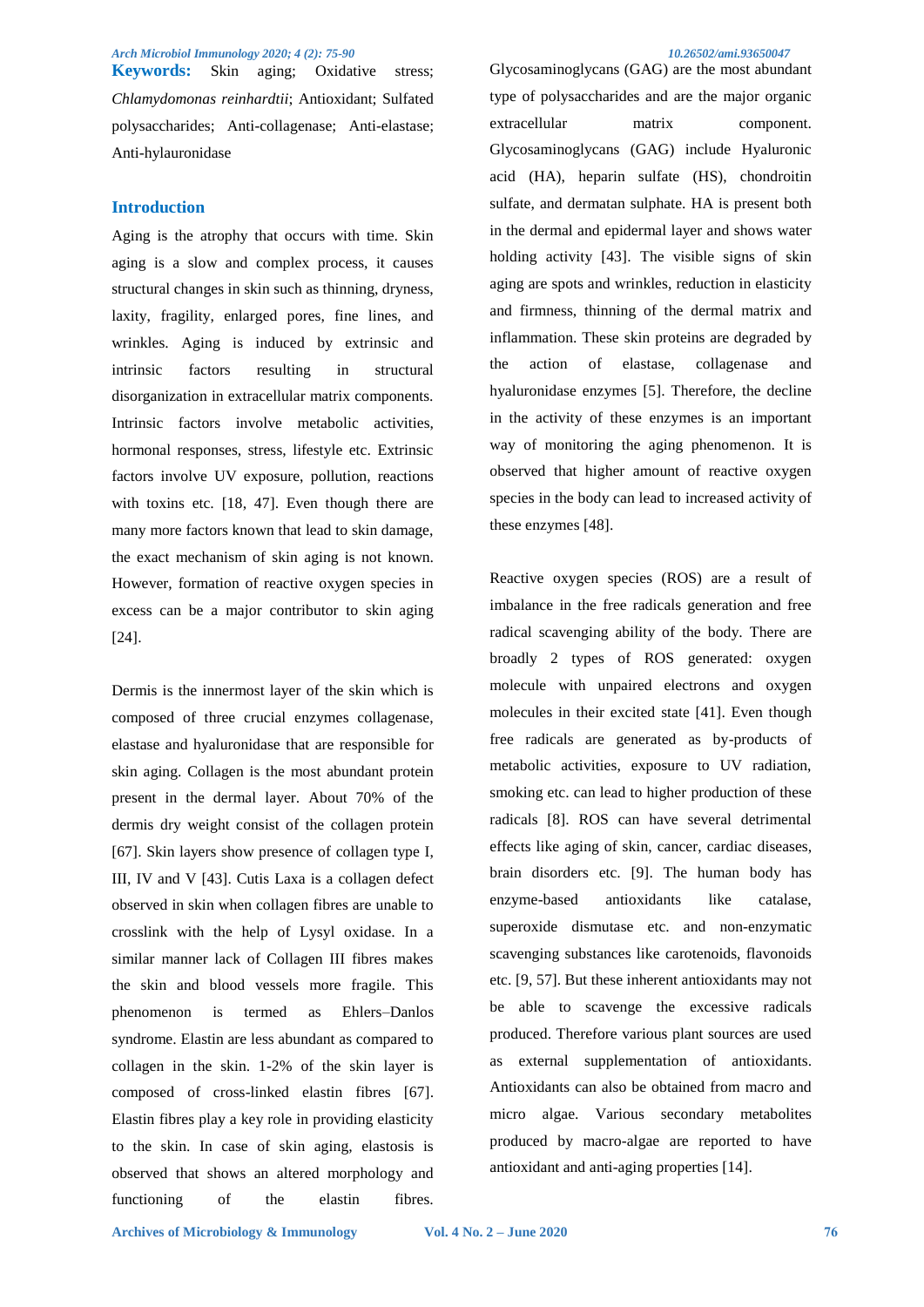Algae are a group of aquatic organisms which are a habitat of marine water, fresh water or even soil dwelling. Based on their cellular nature, they are classified into macro-algae and microalgae. Extracts of seaweeds that come under the category of macro-algae are used in cosmetics, food supplements etc. Microalgae are unicellular in nature but undergo photosynthesis like most macro-algae. Production of pigments like betacarotene and astaxanthin, and polymeric units like alginate, carrageenan and agar by these microalgae have also contributed in the food industry [59]. Microalgae are known to produce various compounds like fatty acids, peptides, terpenes, sulfated polysaccharides, alcohols, ketones, aldehydes etc. which showed wide range of bioactivities [5].

Sulfated polysaccharides are anionic polymeric units studied mostly in macro-algae that show antibacterial, antioxidant, immunomodulatory activities. Their activity is correlated to the sulphate content in the polysaccharide and their position, molecular weight, sugar content etc. [41]. Earlier studies on SPs from *Porphyridium cruentum* showed increased antioxidant activities and also inhibition of aging enzymes [5, 9]. *Chlamydomonas reinhardtii* is a green-microalgae and is known to produce bioactive SPs upon exposure to stress. These SPs were found to have a lot of bioactive properties [27, 13, 66, 51]. However, the anti-skin aging properties of Cr-SPs have not been explored till now. In the current study the antioxidant and anti-skin aging properties of Cr-SPs have been explored which will help pave way to develop these natural compounds as skin care formulations.

### **Materials and Methods Sub-Culturing and Maintenance of Culture**

*Chlamydomonas reinhardtii* (CC124 strain) was procured from Chlamydomonas Genetic Centre, Duke University, USA (http://www.chlamy.org).

The cells were grown on TAP agar plates. The cells were sub cultured every 7-15 days in agar plates. For experimental purposes, colonies from these plates were inoculated in liquid TAP media and kept in shaker conditions at 120 rpm, 25°C for 72 h.

### **Extraction and Purification of Sulfated Polysaccharides**

The extraction and purification of SPs from *Chlamydomonas reinhardtii* was carried out according to a modified hot water extraction method as mentioned in Kamble et al. 2018 [27]. The biochemical composition of the extract was carried out using standard protocols and the purified extract having highest carbohydrate and sulfate content was used to check its antioxidant and anti-skin aging properties.

## **Determination of Antioxidant Properties of the Cr-Sps**

### **Ferric Ion Reducing Anti-Oxidant Potential (FRAP) Assay.**

The FRAP assay was used to determine the ferric ion chelating property of Cr-SPs by a modified method described by Oyaizu et al. (1986) [50]. Briefly, 100µL of different concentrations of Cr-SPs (0.1-2 mg/ml), 900 µL of 96% ethanol, 5ml of distilled water, 1.5ml of 1% potassium ferricyanide and 0.5 mL of 1% SDS were added and mixed well. Then 0.5mL of 0.2% ferric chloride was added and incubated in a hot water bath at 50°C for 20 min. The increase in absorbance values at 750 nm which measures the reducing potential of Cr-SPs were taken using Tecan infinite M200 spectrophotometer [15]. Butylated Hydroxytoulene (BHT) is used as a standard for this experiment. The ferric ion reducing ability of Cr-SPs was determined by plotting the concentration of Cr-SPs on X-axis Vs the O.D of the sample.

### **Super-Oxide Anion Radical Scavenging Assay**

**Archives of Microbiology & Immunology Vol. 4 No. 2 – June 2020 77**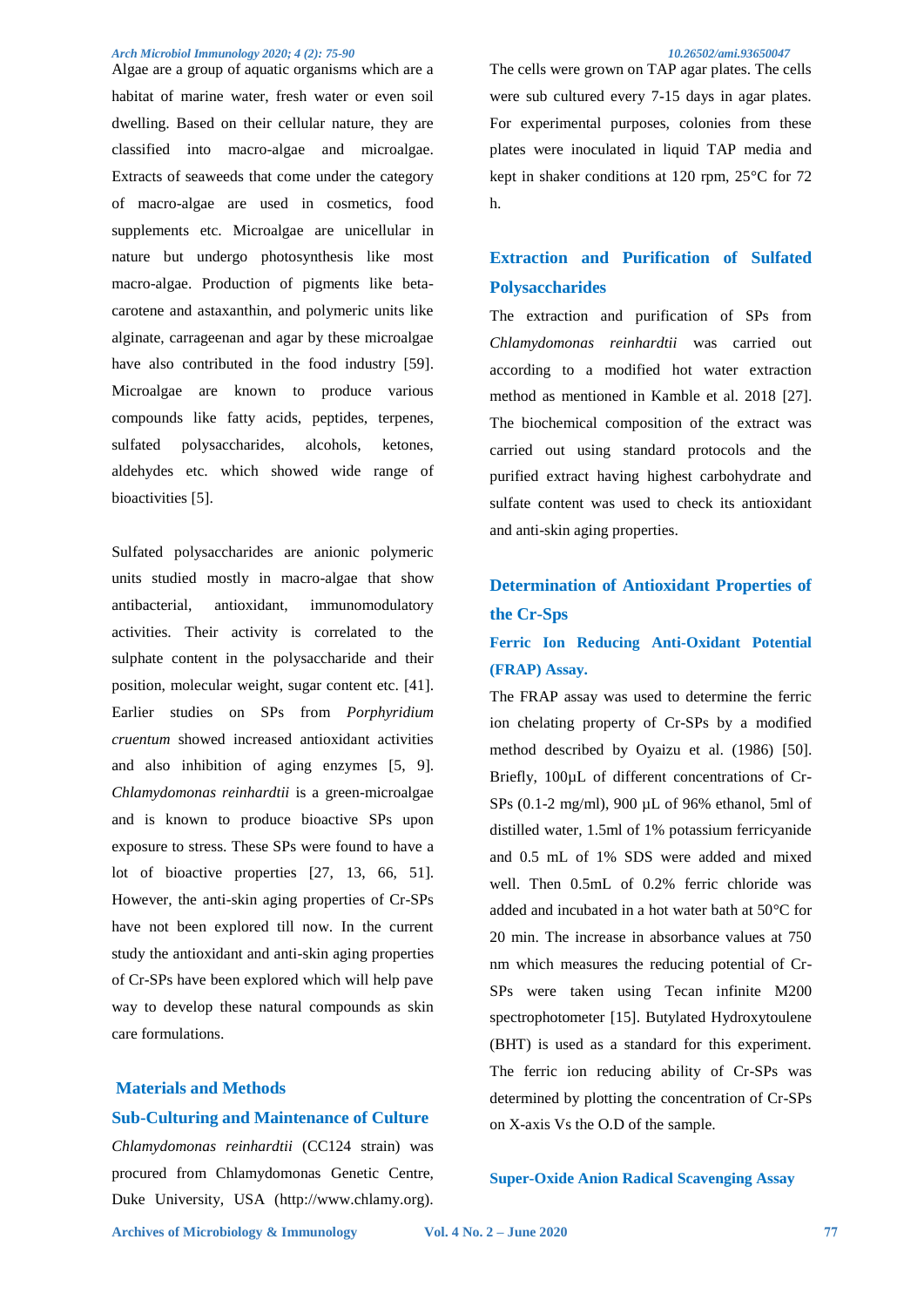The Superoxide radicals are generated in PMS-NADH systems by oxidation of NADH and assayed by the reduction of NBT [49]. The reaction mixture contains 3 ml of 20 mM phosphate buffer containing 72 µM NBT, 338 µM NADH, 30 µMPMS and different concentrations of Cr-SPs ranging from 0.1 to 2 mg/mL. The reaction mixture was incubated at 25°C for 5 min and the absorbance was read at 562 nm by spectrophotometer. Ascorbic acid is used as a standard for this experiment.

#### **Nitric-Oxide Scavenging Ability**

The Nitric-oxide scavenging ability of Cr-SPs was determined by a modified protocol of Rao MNA (1997) [61]. The reaction mixture contains 1mL of different concentrations of Cr-SPs (0.2- 2 mg/mL) with 5mM of Sodium nitroprusside prepared in Phosphate buffer saline (pH 7). The tubes were incubated at 25°C for 15 min. Post-incubation, 0.05mL of Griess reagent was added and the absorbance values were measured at 540 nm. The Griess reagent was made using 1% sulfanilamide, 2% Phosphoric acid and 0.1% N-(1-Naphthyl) ethylenediamine Ascorbic acid was used as a standard. The percentage of nitric oxide scavenging ability of Cr-SPs was measured using the below formula.

$$
\frac{[AO-A1]}{AO}
$$

A0= Absorbance of control; A1- Absorbance of the sample

#### **Hydrogen Peroxide Scavenging Assay**

The ability of Cr-SPs to scavenge hydrogen peroxide was determined by FOX (ferrous ion oxidation-xylenol orange) assay using a modified protocol of Long et al (2000) [38]. The reaction mixture contains, 0.1 mL of hydrogen peroxide (50 mM) and 0.1 mL of different concentrations of Cr-SPs (0.1-2 mg/mL). The tubes were mixed well and

incubated at room temperature for 30 min. Post incubation, 0.09 mL of the mixture was taken out and added to 0.01 mL methanol and 0.9 mL of FOX reagent. The FOX reagent was prepared using 9 volumes of BHT (4.4 mM) and 1 volume of Xylenol orange (1mM) and 2.56 mM of ammonium ferrous sulphate in sulfuric acid (0.25 M). The tubes were incubated for 30 min. After incubation the absorbance values were measured at 560 nm using Tecan infinite M200 spectrophotometer. Ascorbic acid was used as a standard for the experiment. The ability of Cr-SPs to scavenge  $H_2O_2$  is measured by using the below equation:

$$
\frac{[AO-A1]}{AO}
$$

A0= Absorbance of control; A1- Absorbance of the sample

### **Determination of Anti-Skin Aging Properties of the Cr-Sps.**

#### **Anti-Elastase Assay**

The elastin protein in the skin layers provides elasticity to the skin. In contrary, the elastase enzyme leads to the inactivation of this protein function by binding to the active site of the protein. The inhibition of the elastase enzyme by Cr-SPs can be determined by measuring the activity of elastase enzyme as described by a modified protocol by Thring et al. (2009) [65]. Briefly, 0.5 and 1.5 mg/mL concentrations of Cr-SPs were subjected to Tris HCl (pH 8.0) and elastase enzyme (1 μg/mL). After incubation for 15 min at room temperature, activation of the enzyme takes place. Further 100 µL of N Succinyl-L-alanyl-L-alanyl-Lalanine reagent (1 mM) was added. This reagent is used a substrate in in vitro enzyme activity experiments. After incubation, readings were taken at 410 nm using Tecan infinite M200 spectrophotometer. EDTA was used a positive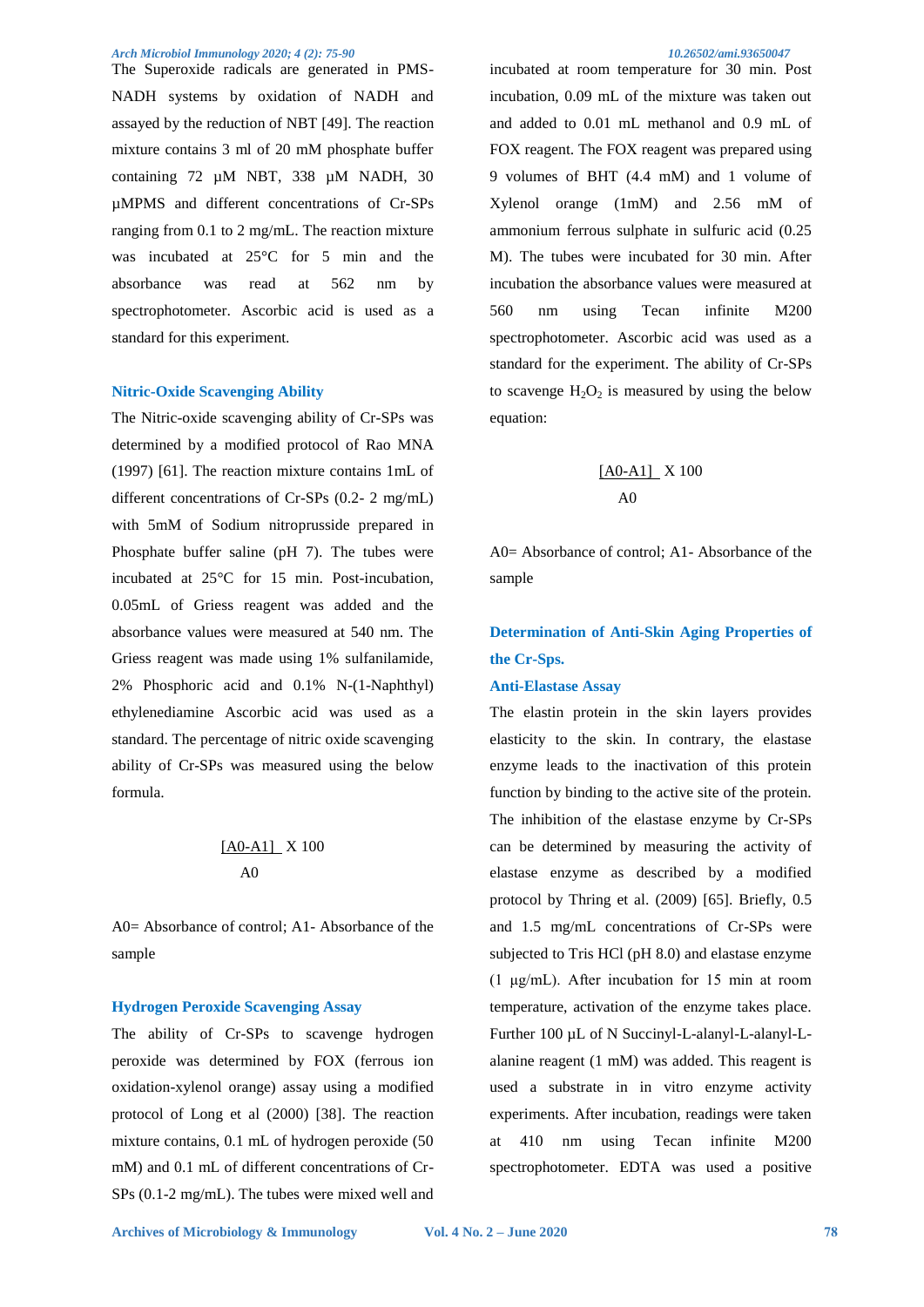*Arch Microbiol Immunology 2020; 4 (2): 75-90 10.26502/ami.93650047*  control and solvent control was used to calculate the inhibition activity [31].

#### **Anti-Collagenase Assay**

The collagenase enzyme inhibits the activity of the collagen protein which leads to disturbing the firmness in the skin. The inhibition of the enzyme is tested by a modified method described by Mandl et al. (1953) [40]. In this method, the reaction mixture contains 25 µL of collagenase (1 mg/mL), 25 µL of TES buffer (50 mM) with 0.36 mM calcium chloride (pH 7.4) and 25µl of Cr-SPs (1 mg/ml and 2 mg/ml). Blank contains 75 µL of TES buffer. Positive control 25 µL collagenase, and 25 µL each of TES buffer and 1mg/mL EDTA solution. The reaction mixtures are then incubated at 37°C for 20 min. Then the 100 μl of substrate which is FALGPA (N-[3-(2-Furyl)acryloyl]-Leu-Gly-Pro-Ala) was added to the tubes and incubated at 37°C for 60 min. Post-incubation, 200 µL of solution containing Ninhydrin and 200 mM citric acid were added, incubated at 100°C for 5 min, allowed to cool down to room temperature and then 200 µL of isopropanol was added. Collagenase enzyme activity was measure at 540 nm and percent inhibition of collagenase activity was calculated using the below equation:

### Inhibition  $% = OD$  (control)-OD (sample)  $X$  100 OD (sample)

#### **Anti-Hyaluronidase Assay**

The Hyaluronidase assay was performed by using the modified protocol as mentioned by Reissig et al. (1955) and Ndlovu et al. (2013) [54, 48]. In this assay the activity of the enzyme hyaluronidase on the substrate sodium hyaluronate was tested in the presence of Cr-SPs. The reaction mixture contained 50 µl of different concentrations of Cr-SPs (1 mg/mL and 2 mg/mL) and 50 µL of hyalurinodase. Blanks contained acetate buffer instead of extract. The tubes were incubated at 37°C for 20 min. then 50 µL of calcium chloride and 250 µL of substrate sodium hyaluronate were added, incubated at 37°C for another 40 min to carry out enzyme-substrate reaction. Later, 100 µl of 0.2 M sodium borate, 50 µl of 0.4 M NaOH were added, incubated at 100°C for 5 min, and then allowed to cool down to room temperature. Then for color development, 1.5 mL of p-Dimethylaminobenzaldehyde solution was added and the samples were incubated at 37°C for 20 min. The color intensity was then measured at 585 nm. Gallic acid was used as a standard. The inhibitory effect of Cr-SPS was measured by using the below equation:

Inhibition  $\% = OD$  (control)-OD (sample)  $X$  100 OD (sample)

#### **Statistical Analysis**

The experiments were performed thrice, and the data was compared with controls using origin pro 8.5 software. Furthermore, the data was analyzed by one-way analysis of variance (ANOVA) and Turkey's t-test  $(p<0.05)$ .

#### **Results**

### **Extraction of Sulfated Polysaccharides from**  *Chlamydomonas Reinhardtii***.**

The method used to extract SPs from *Chlamydomonas reindardtii* (CC-124) cells was based on the separation of cell wall components from the intact whole cell after giving it treatments like mechanical breakdown of cells by maceration and boiling water bath treatment for 4 h. These steps help us to accomplish separation of cell wall bound Cr-SPs successfully. The cells after centrifugation were discarded and the crude SPs were present in the solvent. The crude extract was then purified by passing through anion exchange column chromatography. Determination of the biochemical composition of the extract found to have 785.07 mg/g of total carbohydrate content, 324.26 mg/g of sulphate, 393.32 mg/g of uronic acid and very low protein. Cr-SPs was characterized by FTIR and NMR and showed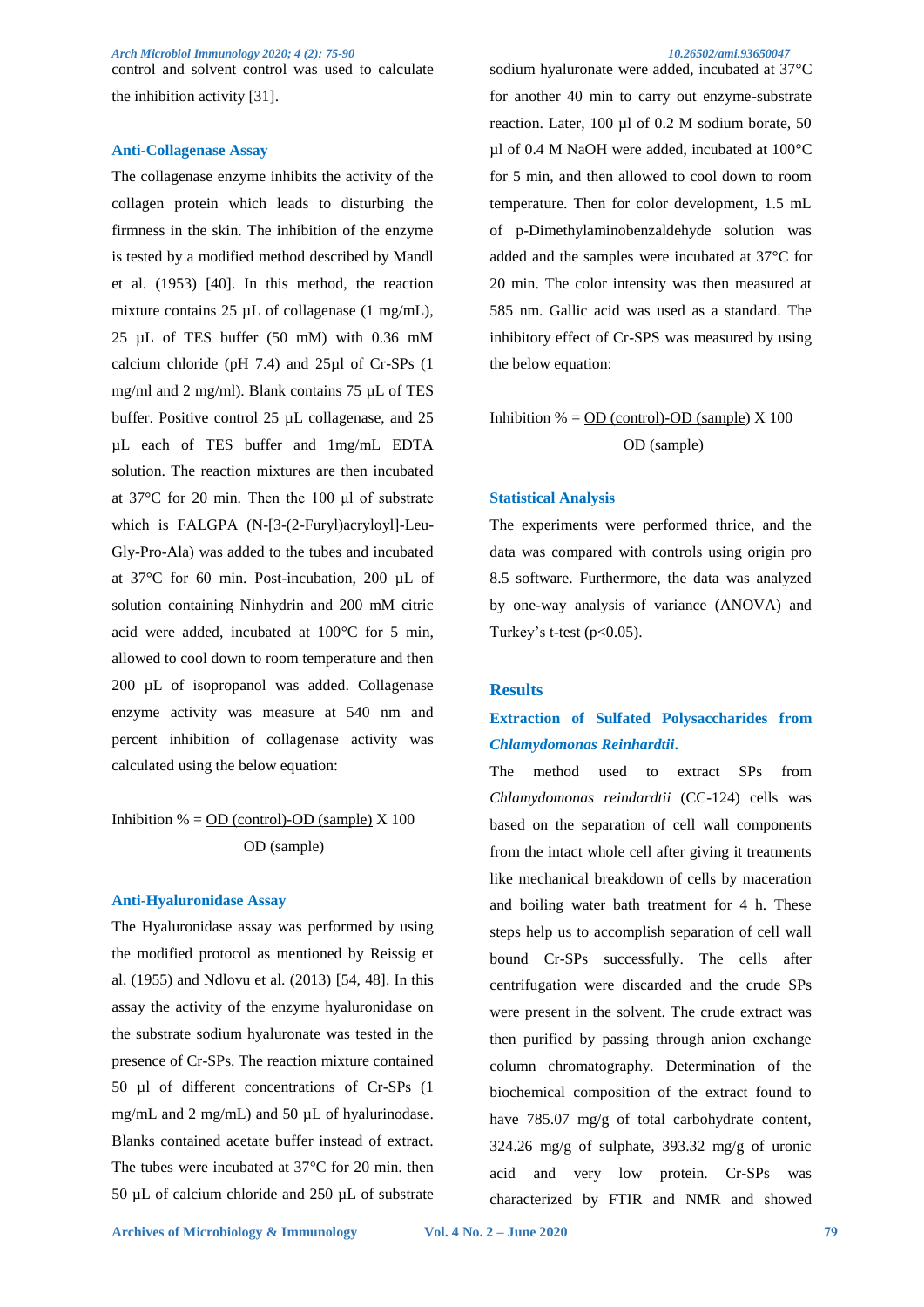structural features of SPs [66, 51] These results clearly indicate that the extract is enriched with polysaccharides which are sulfated. These Cr-SPs were then used to check their antioxidant and antiskin aging properties.

### **Antioxidant Properties of the Cr-Sps Ferric Ion Reducing Antioxidant Power Assay (FRAP)**

Transition metals play a key role in generation of radicals. Iron in combination with superoxide or hydrogen peroxide lead to formation of reactive oxygen species. As ferric ions act as precursors for





generation of free radicals, it becomes easier to target free radical generation. The ferric ion reducing potential of Cr-SPs was found to be dose dependent. Cr-SPs at 0.5-2 mg/mL concentrations showed FRAP of 27-68%. The maximum reducing potential of 68% was found at 5 mg/mL of Cr-SPs. The IC50 value of Cr-SPs was found to be  $\sim$ 1.9 mg/mL (Figure1). BHT was used as standard at the concentrations of 0.1-2 mg/mL and the IC50 was found to be ~0.3 mg/mL. Both Cr-SPs and BHT showed a positive correlation between the ferric ion reducing potential and concentration of the compound in a dose dependent manner.



**Figure1:** Ferrous Ion reducing potential of standard and Cr-SPs. (a) **Standard BHT**, (b) Cr-SPs. Data represent mean of three independent experiments ( $p<0.05$ ).

#### **Super-Oxide Anion Radical Scavenging Assay**

Superoxide radical scavenging assay helps in determining the antioxidant properties of Cr-SPs that leads to the reduction of NBT. In the current study Cr-SPs at concentrations of 0.1-2 mg/mL showed 38-92% of superoxide radical scavenging potential with an IC50 of around ~0.14 mg/mL (Figure 2). A maximum scavenging of 92% was

showed at 2 mg/mL concentration of Cr-SPs. In case of standard ascorbic acid at concentrations of 0.01-0.2 mg/mL showed and efficient superoxide scavenging of 14-78% with an IC50 of around 0.1 mg/mL. Both Cr-SPs and standard an increasing scavenging ability with increased concentration of the extract/standard.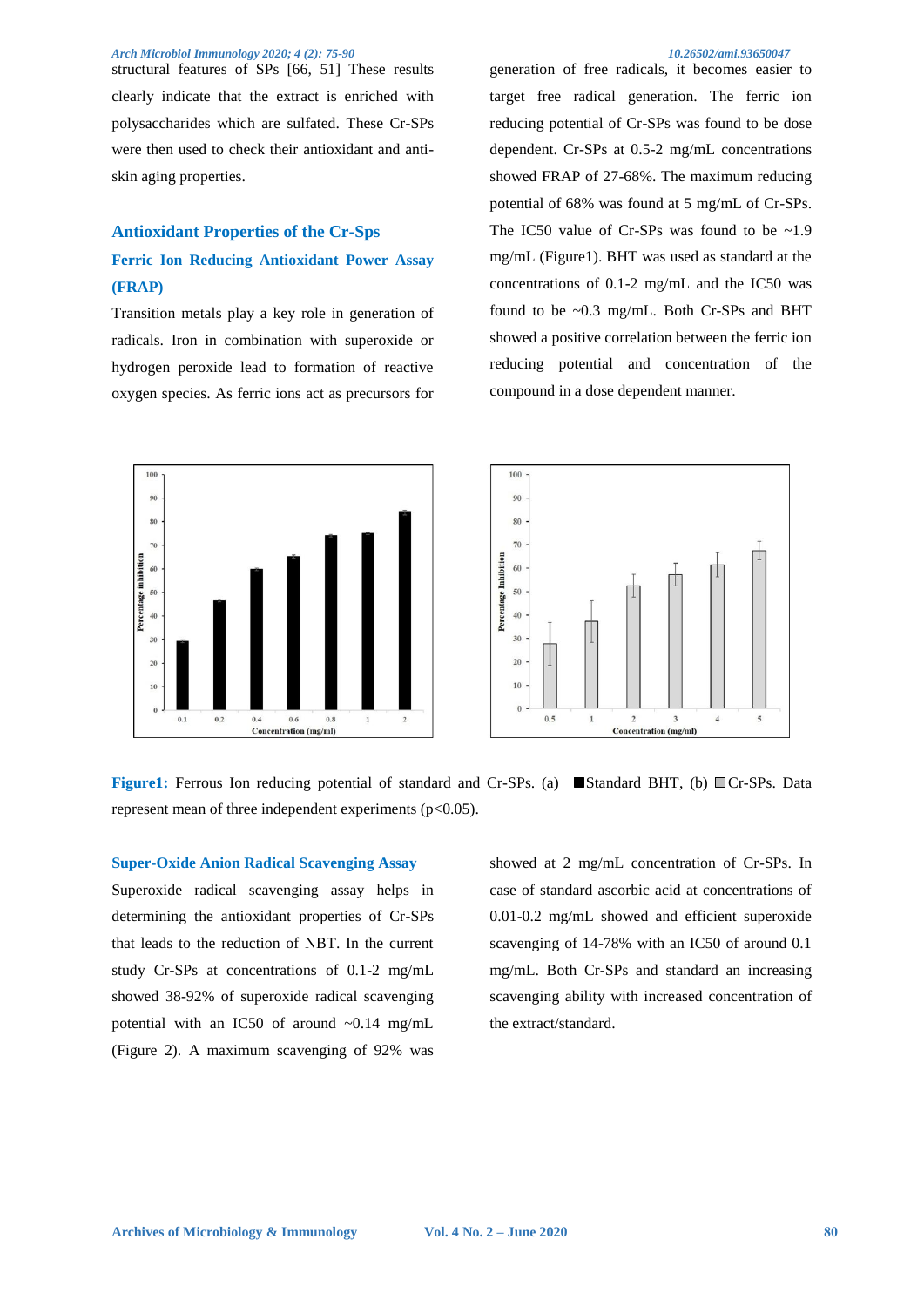

**Figure 2:** Superoxide radical scavenging ability of Cr-SPs. (a) **Standard Ascorbic acid, (b)** Cr-SPs. Data represent mean of three independent experiments ( $p<0.05$ ).

#### **Nitric Oxide Radical Scavenging Assay**

Reactive oxygen species and reactive nitrogen species have a lot of physiological importance in the body. However, an imbalance in either of them can lead to formation of excessive radicals that can have detrimental effects on the body. Peroxynitrite (ONOO), nitric oxide (NO), nitrogen dioxide  $(NO<sub>2</sub>)$ are nitrogen containing oxidants that act as free radical moieties. The ability to chelate the nitric

oxide radicals by Cr-SPs was evaluated by Nitric oxide radical scavenging assay using Griess reagent. It was observed that Cr-SPs at 0.4-3 mg/mL showed NO scavenging ability of 25-77%, with maximum scavenging potential at 3 mg/mL (Figure 2). The IC50 was found to be  $\sim$ 1 mg/mL (Figure 3). Ascorbic acid at concentrations of 0.2-2 mg/mL showed scavenging ability of 51-89%, with an IC50 of ~0.2 mg/mL.





**Figure 3:** Nitric oxide radical scavenging ability of Cr-SPs. (a) **Standard Ascorbic acid, (b)** Cr-SPs. Data represent mean of three independent experiments ( $p<0.05$ ).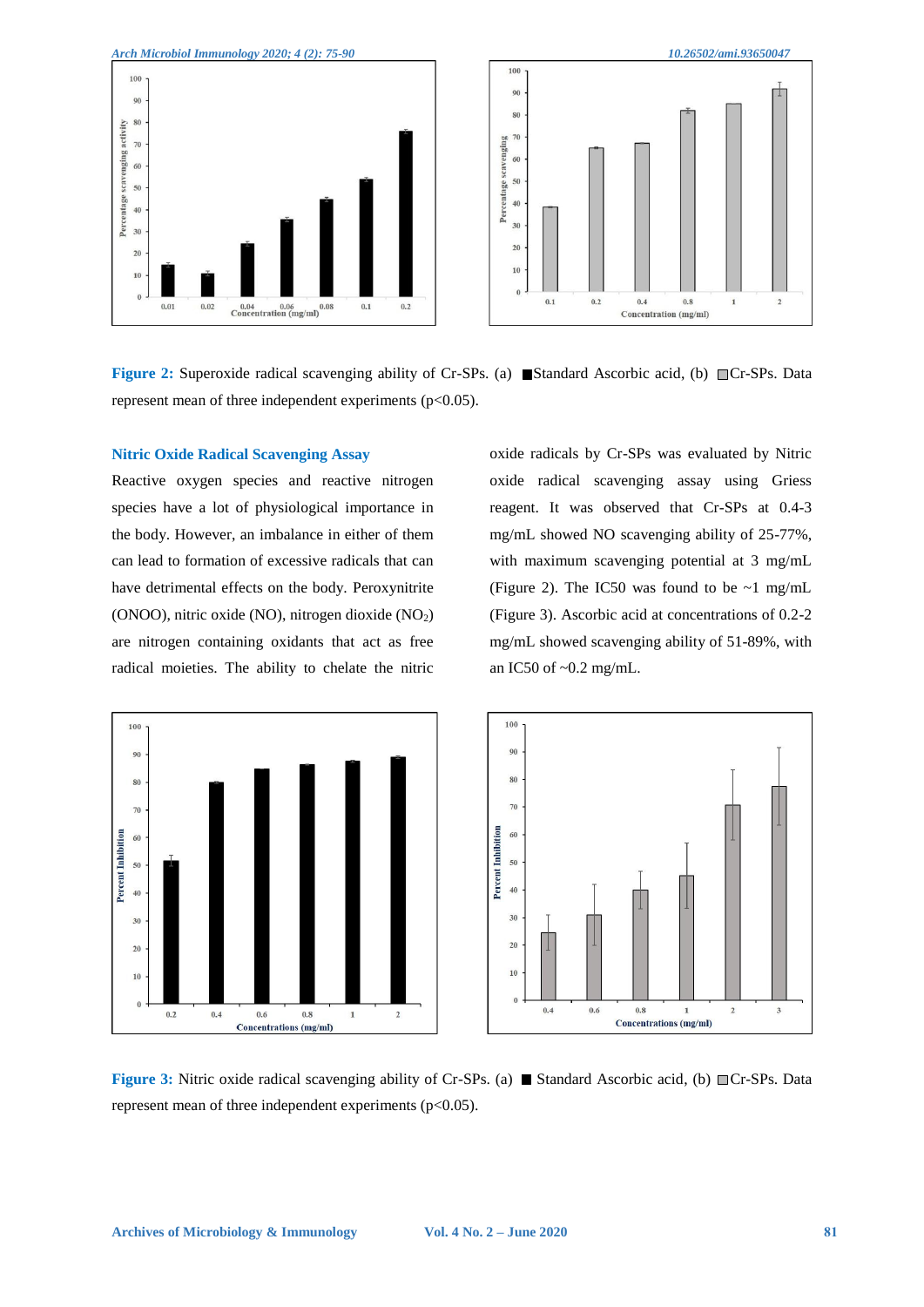#### *Arch Microbiol Immunology 2020; 4 (2): 75-90 10.26502/ami.93650047*  **Hydrogen Peroxide Inhibition Assay**

Hydrogen Peroxide is not a very reactive radical. As mentioned above ferric ions along with hydrogen peroxide can lead to formation of reactive oxygen species. Toxic radicals such as OH by Fenton reaction or hypochlorous acid from conversion of hydrogen peroxide. Cr-SPs at 1-10 mg/mL showed  $H_2O_2$  scavenging activity of 10%-58% with an IC50 of ~8 mg/mL. At 10 mg/mL Cr-SPs showed a maximum of 58%  $H_2O_2$  scavenging activity (Figure 4). Ascorbic acid showed a 65% activity at 10 mg/mL concentration.





**Figure 4:** Hydrogen peroxide scavenging ability of Cr-SPs. (a) Standard Ascorbic acid, (b) Cr-SPs. Data represent mean of three independent experiments (p<0.05).

### **Anti-Skin Aging Properties of the Cr-Sps.**

In order to determine the anti-skin aging properties of Cr-SPs, its ability to inhibit crucial enzymes for skin aging such as elastase, collagenase and hyaluronidase was carried out. These enzymes, when in their active state will bind to the proteins and lead to degradation of the protein which are observed as signs of aging. The anti- elastase activity of Cr-SPs were evaluated using N-Methoxysuccinyl-Ala-Ala-Pro-Val-p-nitroanilide as the substrate. It was observed that Cr-SPs at 1 mg/ml and 2 mg/mL showed 71% and 90% inhibition of elastase enzyme. However, the standard EDTA showed around 41% inhibition in enzyme activity at 1 mg/mL. Similarly, the ability of Cr-SPs to inhibit collagenase enzyme was tested using FALGPA as the substrate. The results

showed that Cr-SPs at 1 and 2 mg/mL showed around ~80% collagenase enzyme inhibition (Figure 5). It is known that hyaluronidase enzyme leads to degradation of glycoasminoglycans (GAG's) which are essential proteins that help in skin hydration. Inhibiting or reducing the activity of hyaluronidase is very essential for maintaining skin hydration. It was observed that Cr-SPs at 1 and 2 mg/mL concentration 80% hyaluronidase enzyme inhibition was observed (Figure 5). Gallic acid which is used as a standard for these experiments showed around showed 60% collagenase and 85% hylauronidase enzyme inhibitions at 1 mg/mL. These results clearly showed that Cr-SPs has promising antioxidant and anti-skin aging properties.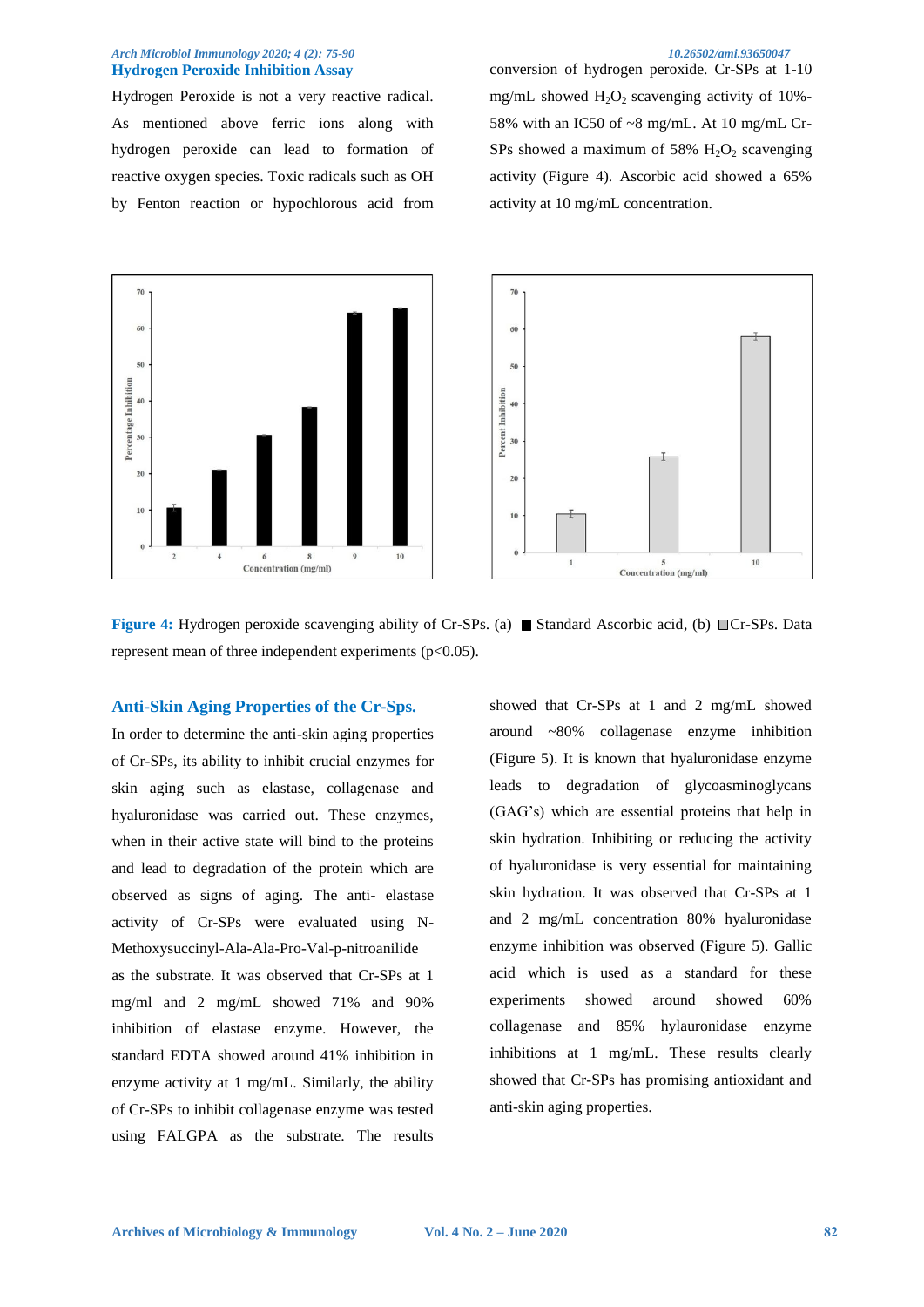

**Figure 5:** Anti-elastase, anti-collagenase and anti-hyaluronidase activities of Cr-SPs.  $\Box$ - Standard,  $\Box$ - 1mg/mL Cr-SPs,  $\Box$  - 2mg/ml Cr-SPs. Data represent mean of three independent experiments (p<0.05).

#### **Discussion**

Skin aging is a complex process, induced by extrinsic and intrinsic factors resulting in structural disorganisation in extracellular matrix components. The exact mechanism of aging is not yet known [35]. However, among the various causative factors known, oxidative stress is known to be an important contributor in aging. Mitochondria in the cells helps in production of cellular energy. However, in the process, mitochondria produce reactive oxygen species (ROS) during metabolism of oxygen. Nicotinamide adenine dinucleotide phosphate (NADPH) oxidase system also lead to intercellular ROS production like mitochondria. NOX enzymes generate superoxide and other forms of ROS, by transferring electrons from NADPH to oxygen [47]. Excess accumulation of ROS by external environment makes it difficult for the body to abolish the harmful effects of ROS, which ultimately degrade the crucial enzymes of skin and leads to premature skin aging. BHT and Butylated Hydroxyanisole (BHA) are commercially available antioxidants. However, it is observed that these antioxidants on consumption are unstable and are known to be carcinogenic [41]. Therefore, consumers have shifted their use from synthetic antioxidants to antioxidants produced

from natural sources like plants, algae etc. In the current study, SPs from *C. reinhardtii* were extracted and evaluated for their antioxidant and anti-skin aging properties.

The biochemical composition of the extract was found to have total carbohydrate content of 785.07 mg/g, 324.26 mg/g of sulphate and 393.32 mg/g of uronic acid. Similarly, earlier reports in *Spirulina platensis* showed that extraction of sulfated polysaccharides was carried out using ethanol and it gave significantly more carbohydrate content than water extraction [1]. The total carbohydrate content was estimated to be 12% with sulphate content of 4%. However, the percentage of carbohydrate content and sulphate content produced by *C. reinhardtii* is much more than *Spirulina Platensis* with ethanol extraction method. In earlier reports, the SPs from green algae *Ulva lactuca*, red algae *Gracilaria lemaneiformis* and *Sarcodia ceylonensis*, and brown alga *Durvillaea antarctica* by using microwave-assisted method were found to have total polysaccharide content of about 9% [22], which is much lower than the total carbohydrate content extracted in the current study.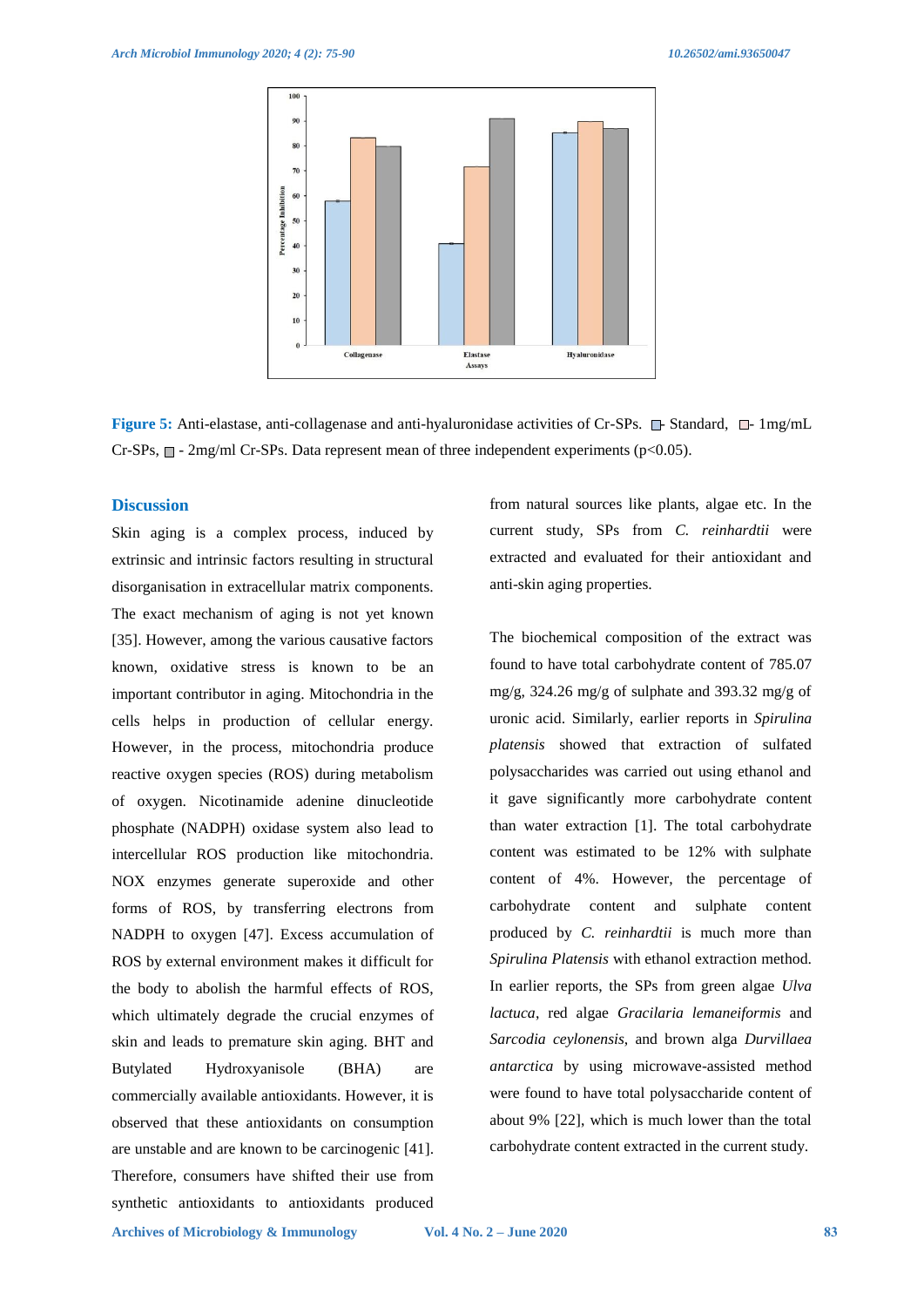Superoxide anion radical is one of the strongest reactive oxygen species among the free radicals that are generated after the oxygen is taken into living cells. Superoxide anion changes to other harmful ROS and free radicals such as hydrogen peroxide and hydroxyl radical, which induce oxidative damage [30]. It was reported that compounds that allow addition of electronwithdrawing groups to pyrrole showed enhanced antioxidant activity [68, 69]. Therefore, sulphate groups in SPs can effectively scavenge the free radicals generated during oxidative stress. In the present study, with increased concentrations of Cr-SPs ranging from 0.1 to 2 mg/mL, there was 53- 92% of super oxide anion radical scavenging activity was observed (Figure 2). Earlier reports showed the extract of *C. adhaerens* at 1000 μg /mL, maximum scavenging activity of 59%, was observed [62, 26]. Mahendran and Saravanan (2013) [39] reported that the superoxide anion radical scavenging activity of polysaccharide from *C. racemosa* was found to be 66%. And in our present study, at concentration of 1mg/mL, Cr-SPs exhibited activity of 89% which is much higher compared to these green algae *Codium* sp.

Hydrogen peroxide is a reactive oxygen species (ROS) which is produced as a byproduct of metabolic processes of the cells which in turn can produce highly active ROS like hydroxyl radicals that lead oxidative damage to the cells [52]. In the current study, Cr-SPs showed to have efficient  $H_2O_2$  scavenging potential in a dose-dependent manner. The ability of an antioxidant to scavenge  $H_2O_2$  is mainly attributed to its ability to donate an electron to  $H_2O_2$ , thereby neutralizing it to water (Figure 4). Similarly, SPs such as Fucoidan and heterofucan from algae *Fucus vesiculosus* and *Padina gymnospora* showed efficient hydrogen peroxide scavenging ability [55, 25]. Moreover, several seaweeds have been reported to possess  $H<sub>2</sub>O<sub>2</sub>$  scavenging potential [60, 62].

Nitric oxide (NO) and its derivatives were the main source of reactive nitrogen species in vivo. NO is enzymatically synthesized by oxidation of Larginine by nitric oxide synthase (NOS). NOS are either inducible (iNOS) or constitutive (cNOS). iNOS is known to be expressed in various cells in the body such as endothelial cells, hepatocytes, neurons, macrophages, astrocytes etc. after exposure to cytokines. NO plays a crucial role in the regulation of various physiological activities of an organism and excess accumulation of NO is known to cause various pathological conditions such as diabetes, arthritis, cancer, inflammation, [44, 58, 46]. In the current study the scavenging ability of Cr-SPS on NO was evaluated. NO is known to react with oxygen and form stable nitrate and nitrite, which can be detected by Griess reagent [16]. As shown in the Figure 3 there was a positive correlation between the concentration of Cr-SPs and its NO scavenging ability. Similarly, earlier reports showed that natural compounds such as tocopherol, curcumin, catechin showed NO scavenging ability [3, 10, 28, 7].

The reducing potential of  $Fe^{3+}$  to  $Fe^{2+}$  by ferric reducing antioxidant potential assay (FRAP) is an indicator of antioxidant capacity of natural compounds [21]. The chelating ability of a compound is defined as the ability to form two or more binding sites within the same molecule, and a single central atom and polysaccharides are known to show this specificity [42]. In the present study it is being shown that there is a significant increase in chelating ability of iron atoms by Cr-SPs with increased dose (Figure 1). It has been reported earlier that, the ability of SPs to chelate free radicals is dependent on the molecular weight of the SPs. A low molecular weight SPs has greater potential to exhibit antioxidant properties. A lower molecular weight SPs from *Laminaria japonica* showed around 75% superoxide radical chelating activity at 0.4 mg/mL [12]. In another study it has also been stated that SPs are a mixture of polymer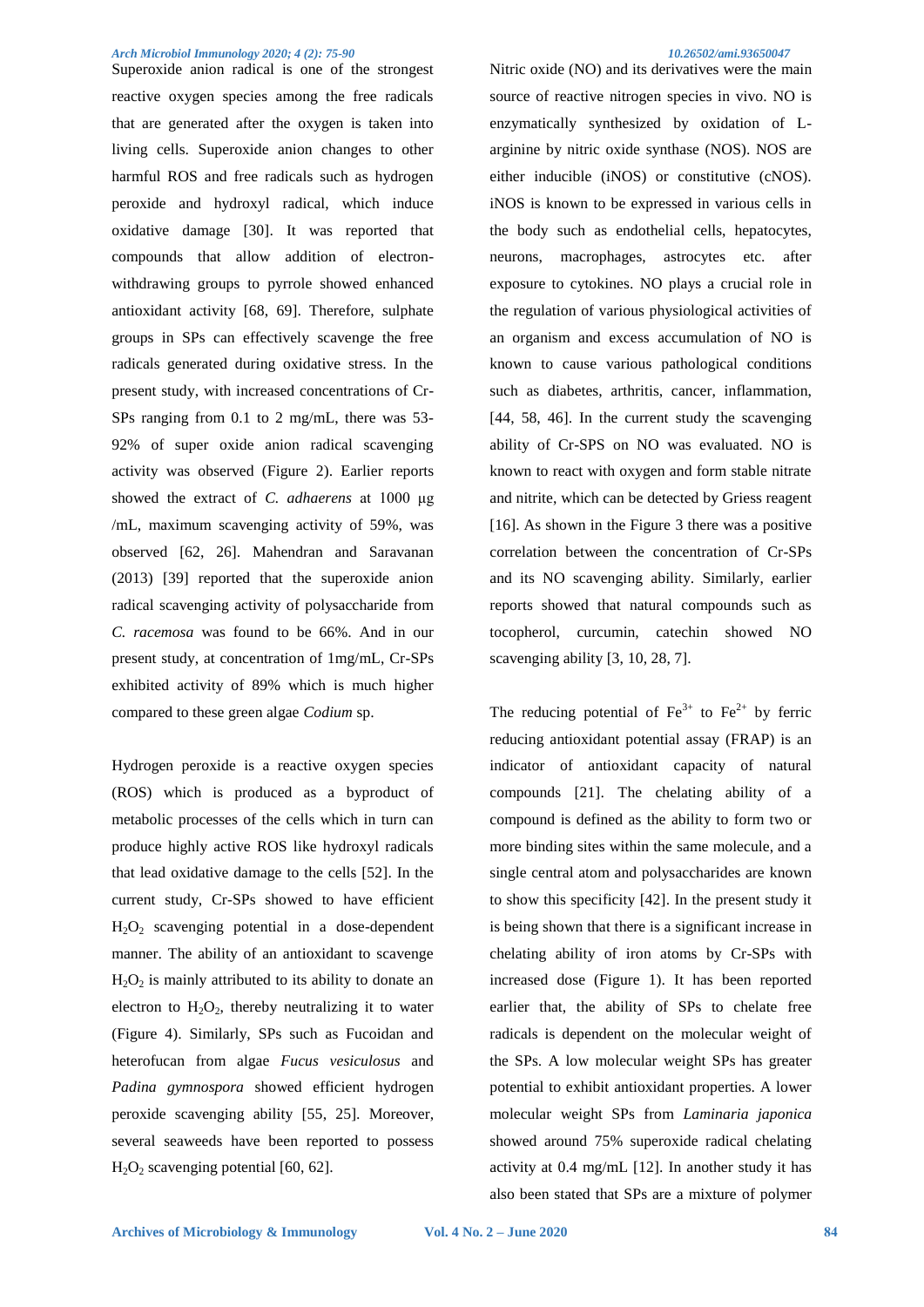chains of different molecular weights. According to Sun et al. (2014) [63], when non-fractionated high molecular weight SPs are evaluated for antioxidant activities, the activity is moderately lower than lower molecular weight SPs. The antioxidant activity of SPs is also dependent on other factors like sulfate content and their position in the polysaccharide structure. The high percentage of polysaccharide content in the extract is responsible for the high iron chelating ability. From the results obtained, it was clear Cr-SPs has the promising ability to scavenge free radicals and also can terminate chain reaction.

## **Anti- SkinAging potential of Sulfated Polysaccharides from** *Chlamydomonas reinhardtii*

Cr-SPs were further evaluated for their anti-aging properties with regards anti-elastase, anticollagenase and anti-hylauronidase activities. Statistical analysis of the results showed that Cr-SPs has efficient inhibiting potential of all these three enzymes (Figure 5). Elastin is an enzyme that is present in the connective tissue of the skin and is responsible for elasticity of the skin and lungs [64, 19, 33]. In the relaxed state, the elastin protein is linked to lysine at various positions in a staggered manner. Therefore, in ideal conditions, when the skin is stretched these lysine residues arrange the elastin protein in a linear manner. With age these linkages break and lead to reduction in elasticity. Earlier studies reported that there is an increase in the activity of elastase enzyme over age and also after exposure to UV-B radiation. It was observed that after exposure to UV-A rays, the activity of the enzyme was enhanced due to which there was degradation of elastin protein, attacking and damaging several connective tissue proteins leading to inflammation, weakening of dermal matrix thereby leading to skin aging [36, 34, 47]. In the current study the elastase activity of Cr-SPs showed efficient inhibitory potential (Figure 5). Redini et al. (1988) [53] hypothesized that the

probable mechanism of inhibitory action of SPs could be the interaction between the negative charges of the sulfate groups in SPs with the guanidium groups of the arginine residue present on the surface of the human leukocyte elastase and inactivating it [6, 4, 53, 5]. Earlier studies showed that SPs from *Porphyridium cruentum* exhibited anti-elastase activity at 0.25-2.5 mg/mL concentration.

Collagen is another important protein present in the connective tissue and gives firmness to the skin. During skin aging, there is an imbalance between production and degradation of collagen [45]. Collagen gets degraded by collagenase and the levels of collagenase increases drastically. It was reported that oxidative stress enhances ROS production that activates collagenase which in turn causes the breakdown of collagen [23]. In the present study, Cr-SPs found to have efficient inhibitory activity against collagenase enzyme activity. At 1 mg/mL concentration, Cr-SPs showed 83% collagenase enzyme inhibition (Figure 5). It is known for long that collagenase are a group of metalloproteins which have zinc ions at the catalytic site [37]. Therefore Cr-SPs probably binding to these zinc ions and inactivating the enzyme. Similarly, catechins of green tea showed reduced collagenase activity mainly because of their interaction with Zn2+ ion of the enzyme and inhibits its binding to the substrate [29, 65]. Also, extracts from *C. glabrum*, *P. africanum* and *S. brachypetala* showed efficient anti-collagenase activities [11; 48].

Hyaluronic acid and chondroitin sulphate are important constituents of amorphous substances of connective tissues. Hylauronidase hydrolyzes hyaluronic acid and leads to inflammatory diseases, and destruction of extracellular matrix promoting aging [17]. Earlier literature reported that various polyphenols such as tannic acid, apigenin, and quercetin significantly inhibited hylauronidase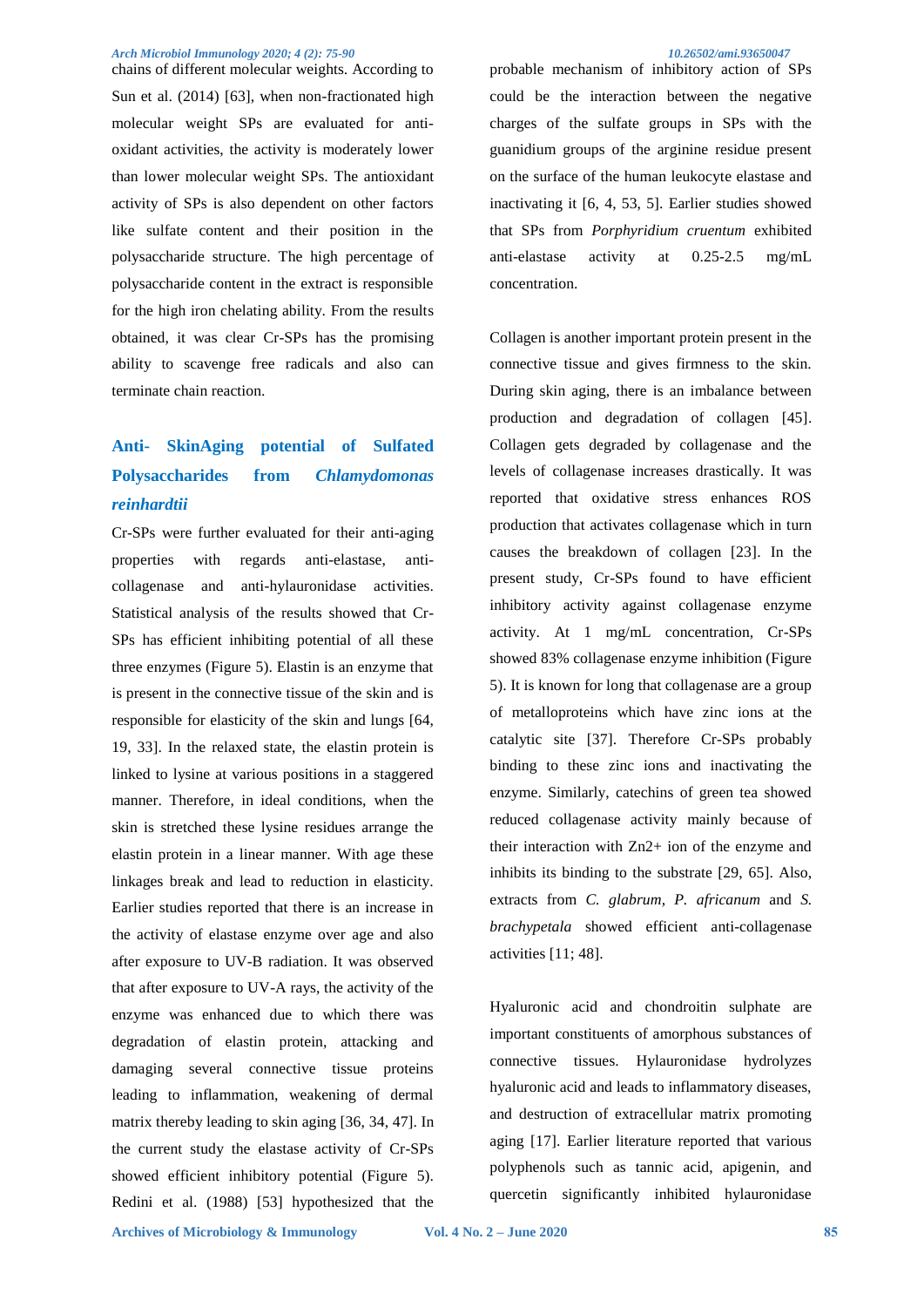activity [20, 56]. In the present study a significant inhibition of hyaluronidase enzyme activity was observed at 1 and 2 mg/mL concentration of Cr-SPs (Figure 5). This inhibitory activity of Cr-SPs could be the electrostatic interaction of negatively charged sulfate and uronic acid groups in the SPs with positively charged hyaluronidase amino acids, that make the enzyme unavailable to bind to hyaluronic acid and therefore protect it from degradation. Similarly, SPs from *Porphyridium cruentum* exhibited anti hyaluronidase activity [5].

#### **Conclusion**

In conclusion, the sulfated polysaccharides were extracted from *Chlamydomonas reinhardtii* by hot water method and using ethanol as solvent. Biochemical analysis showed that the extract is highly enriched with carbohydrates which have sulphate groups and uronic acid. Antioxidant assays showed that Cr-SPs have efficient free radical scavenging ability and profound chain terminating potential in a dose-dependent manner. There is close correlation between skin aging and oxidative stress, the property of antioxidant potential of the sulfated polysaccharides could be used to treat aging. Furthermore, in vitro anti-skin aging properties of Cr-SPs were explored which showed efficient inhibition of elastase, collagenase and hyaluronidase enzyme activities. These promising antioxidant and anti-aging properties of Cr-SPs provides opportunities to develop them in skin aging formulations and help in fighting skin aging problems in a cost-effective manner.

**Funding:** This work is sponsored by Department of Atomic Energy, Government of India.

**Conflict of Interest**: The authors do not have any conflict of interest in publishing this manuscript.

**Archives of Microbiology & Immunology Vol. 4 No. 2 – June 2020 86 Author Contribution Statement:** VLSconcept, design, data analysis and editing the

manuscript, BF-conducted antioxidant experiments and wrote the manuscript, JV- extraction of Cr-SPs, HJ- performed Anti-skin aging experiments.

#### **References**

- 1. El-Baky AH, El Baz HK, El-Latife SA. Induction of sulfated polysaccharides in Spirulina platensis as response to nitrogen concentration and its biological evaluation. Journal of Aquaculture Research & Development 5 (2014): 1.
- 2. Akagawa M, Shigemitsu T, Suyama K. Production of hydrogen peroxide by polyphenols and polyphenol-rich beverages under quasi-physiological conditions. Bioscience, Biotechnology, and Biochemistry 67 (2003): 2632-2640.
- 3. Arroyo PL, Hatch-Pigott V, Mower HF, et al. Mutagenicity of nitric oxide and its inhibition by antioxidants. Mutation Research Letters 281 (1992): 193-202.
- 4. Baici A, Bradamante P. Interaction between human leukocyte elastase and chondroitin sulfate. Chemico-Biological Interactions 51 (1984): 1-1.
- 5. Bayona KD, Navarro SM, Lara AD, et al. Activity of sulfated polysaccharides from microalgae Porphyridium cruentum over degenerative mechanisms of the skin. International Journal of Science and Advanced Technology 2 (2012): 85-92.
- 6. Bode W, Wei AZ, Huber R, et al. X‐ray crystal structure of the complex of human leukocyte elastase (PMN elastase) and the third domain of the turkey ovomucoid inhibitor. The EMBO Journal 5 (1986): 2453-2458.
- 7. Bor JY, Chen HY, Yen GC. Evaluation of antioxidant activity and inhibitory effect on nitric oxide production of some common vegetables. Journal of Agricultural and Food Chemistry 54 (2006): 1680-1686.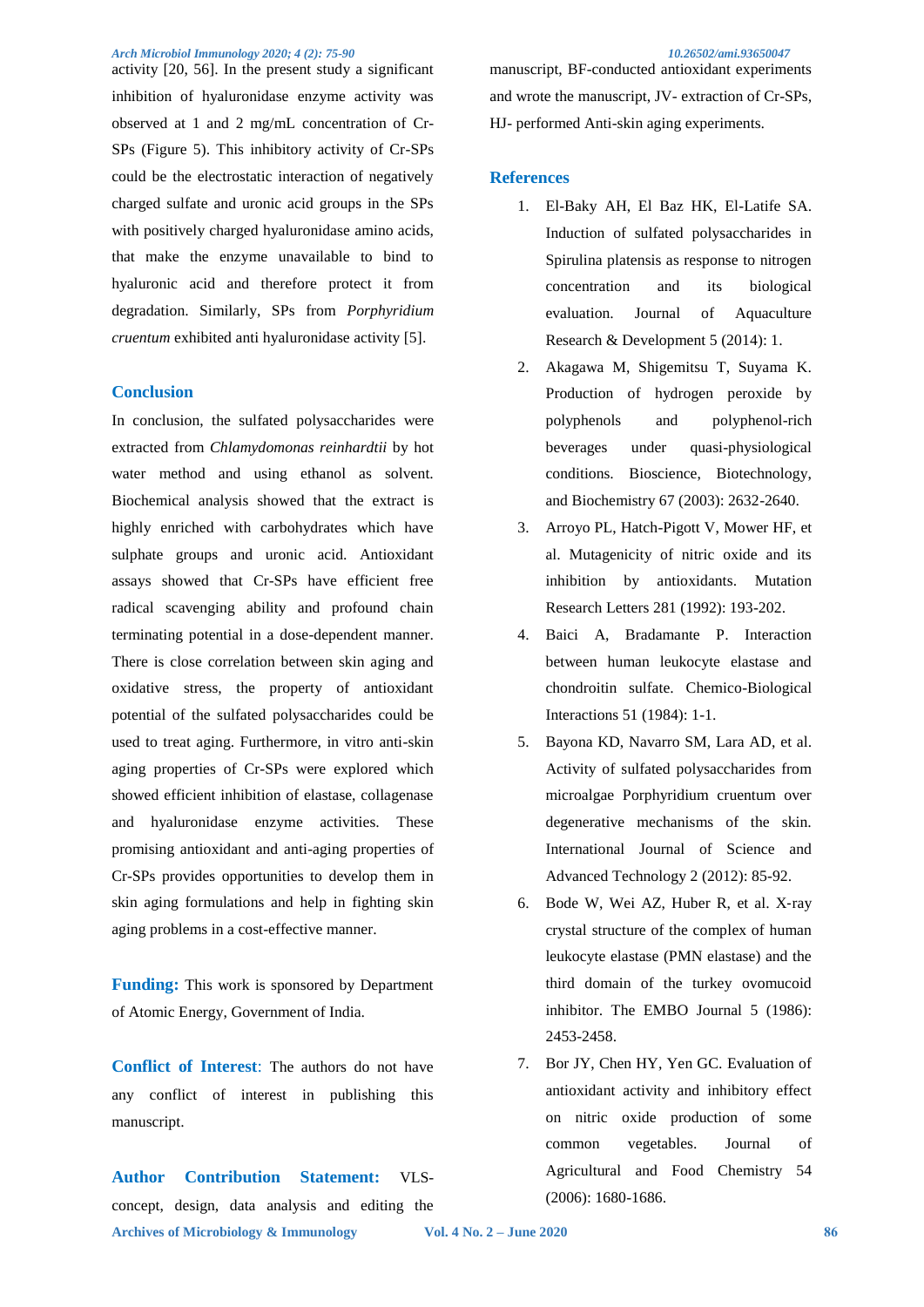- 8. Brieger K, Schiavone S, Miller Jr FJ, et al. Reactive oxygen species: from health to disease. Swiss Medical Weekly 142 (2012): w13659.
- 9. Çakmak ZE, Ölmez TT, Çakmak T, et al. Antioxidant response of C hlamydomonas reinhardtii grown under different element regimes. Phycological Research 63 (2015): 202-211.
- 10. Chan MM, Fong D, Ho CT, et al. Inhibition of inducible nitric oxide synthase gene expression and enzyme activity by epigallocatechin gallate, a natural product from green tea. Biochemical Pharmacology 54 (1997): 1281-1286.
- 11. Chiang HM, Lin TJ, Chiu CY, et al. Coffea arabica extract and its constituents prevent photoaging by suppressing MMPs expression and MAP kinase pathway. Food and Chemical Toxicology 49 (2011): 309-318.
- 12. Choi DS, Athukorala Y, Jeon YJ, et al. Antioxidant activity of sulfated polysaccharides isolated from Sargassum fulvellum. Preventive Nutrition and Food Science 12 (2007):65-73.
- 13. Choudhary S, Save SN, Vavilala SL. Unravelling the inhibitory activity of Chlamydomonas reinhardtii sulfated polysaccharides against α-Synuclein fibrillation. Scientific Reports 8 (2018): 1- 2.
- 14. Connan S, Delisle F, Deslandes E, Gall EA. Intra-thallus phlorotannin content and antioxidant activity in Phaeophyceae of temperate waters. Botanica Marina 49 (2006): 39-46.
- 15. Dasgupta S, Pandya M, Patel N. Antioxidant activities of some less utilized edible fruits. Int J Curr Pharm Res 9 (2017): 28-31.
- 16. Dirsch VM, Stuppner H, Vollmar AM. The Griess assay: suitable for a bio-guided fractionation of anti-inflammatory plant extracts?. Planta Medica 64 (1998): 423- 426.
- 17. Facino RM, Carini M, Aldini G, et al. Direct characterization of caffeoyl esters with antihyaluronidase activity in crude extracts from Echinacea angustifolia roots by fast atom bombardment tandem mass spectrometry. Farmaco (Societa Chimica Italiana: 1989) 48 (1993): 1447-1461.
- 18. Farage MA, Miller KW, Elsner P, et al. Intrinsic and extrinsic factors in skin ageing: a review. International Journal of Cosmetic Science 30 (2008): 87-95.
- 19. Fulop T, Khalil A, Larbi A. The role of elastin peptides in modulating the immune response in aging and age-related diseases. Pathologie Biologie 60 (2012): 28-33.
- 20. Girish KS, Kemparaju K. Inhibition of Naja naja venom hyaluronidase by plantderived bioactive components and polysaccharides. Biochemistry (Moscow) 70 (2005): 948-952.
- 21. Gullón B, Eibes G, Moreira MT, et al. Antioxidant and antimicrobial activities of extracts obtained from the refining of autohydrolysis liquors of vine shoots. Industrial Crops and Products 107 (2017): 105-113.
- 22. He J, Xu Y, Chen H, et al. Extraction, structural characterization, and potential antioxidant activity of the polysaccharides from four seaweeds. International Journal of Molecular Sciences 17 (2016): 1988.
- 23. Hooda R. Antiwrinkle herbal drugs-an update. Journal of Pharmacognosy and Phytochemistry 4 (2015): 277.
- 24. Jiao G, Yu G, Zhang J, et al. Chemical structures and bioactivities of sulfated polysaccharides from marine algae. Marine Drugs 9 (2011): 196-223.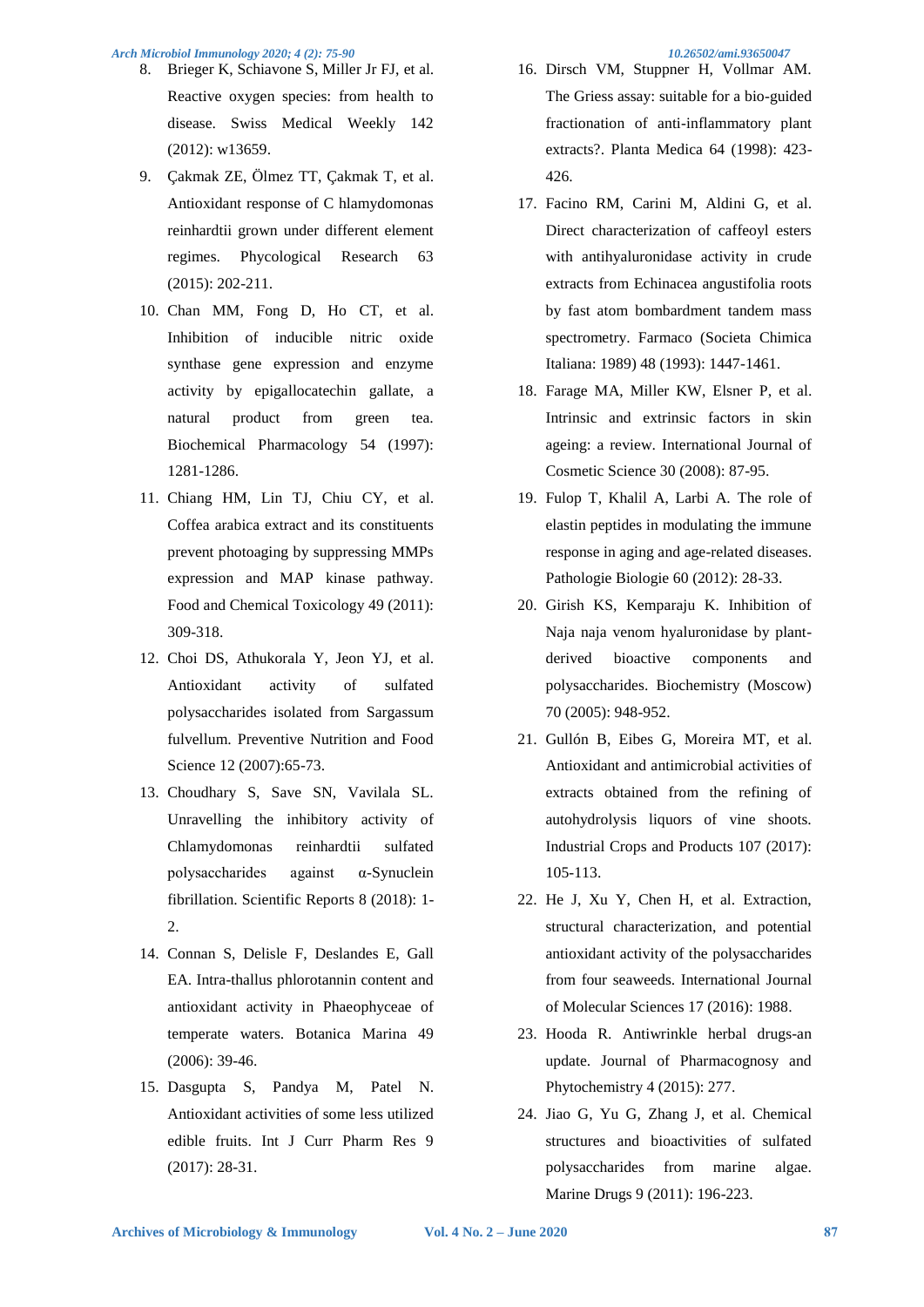- 25. Jose GM, Radhakrishnan A, Kurup GM. Antioxidant and antimitotic activities of sulfated polysaccharide from marine brown algae Padina tetrastromatica. Journal of Phytology (2015): 39-51.
- 26. Kallswari G, Mahendran S, Subalakshmi P, et al. Purification, characterization and antioxidant activity of green seaweed Codium sp. Adv. Pharm. Pharm 4 (2016): 16-21.
- 27. Kamble P, Cheriyamundath S, Lopus M, et al. Chemical characteristics, antioxidant and anticancer potential of sulfated polysaccharides from Chlamydomonas reinhardtii. Journal of Applied Phycology 30 (2018): 1641-1653.
- 28. Kawada N, Seki S, Kuroki T, et al. Regulation of stellate cell proliferation by lipopolysaccharide: role of endogenous nitric oxide. Journal of Gastroenterology and Hepatology 13 (1998): S6-S13.
- 29. Kim YJ, Uyama H, Kobayashi S. Inhibition effects of (+)-catechin– aldehyde polycondensates on proteinases causing proteolytic degradation of extracellular matrix. Biochemical and Biophysical Research Communications 320 (2004): 256-261.
- 30. Korycka‐Dahl MB, Richardson T, Foote CS. Activated oxygen species and oxidation of food constituents. Critical Reviews in Food Science & Nutrition 10 (1978): 209-241.
- 31. Kraunsoe JA, Claridge TD, Lowe G. Inhibition of human leukocyte and porcine pancreatic elastase by homologues of bovine pancreatic trypsin inhibitor. Biochemistry 35 (1996): 9090-9096.
- 32. Kröncke KD, Fehsel K, Kolb-Bachofen V. Inducible nitric oxide synthase in human diseases. Clinical and Experimental Immunology 113 (1998): 147.

- 33. Kurtz A, Oh SJ. Age related changes of the extracellular matrix and stem cell maintenance. Preventive Medicine 54 (2012): S50-S56.
- 34. Labat-Robert J, Fourtanier A, Boyer-Lafargue B, et al. Age dependent increase of elastase type protease activity in mouse skin: Effect of UV-irradiation. Journal of Photochemistry and Photobiology B: Biology 57 (2000): 113-118.
- 35. Lapiere CM. The ageing dermis: the main cause for the appearance of 'old'skin. British Journal of Dermatology 122 (1990): 5-11.
- 36. Lee KK, Kim JH, Cho JJ, et al. Inhibitory effects of 150 plant extracts on elastase activity, and their anti-inflammatory effects. International Journal of Cosmetic Science 21 (1999): 71-82.
- 37. Leite SR. Inhibitors of human collagenase, MMP1. Eclética Química 34 (2009): 87- 102.
- 38. Long LH, Clement MV, Halliwell B. Artifacts in cell culture: rapid generation of hydrogen peroxide on addition of (−) epigallocatechin,(−)-epigallocatechin  $\text{gallate}, (+)$ -catechin, and quercetin to commonly used cell culture media. Biochemical and Biophysical Research Communications 273 (2000): 50-53.
- 39. Mahendran S, Saravanan S. Purification and in vitro antioxidant activity of polysaccharide isolated from green seaweed Caulerpa racemosa. Int J Pharm Bio Sci 4 (2013): 1214-1227.
- 40. Mandl I, MacLennan JD, Howes EL, et al. Isolation and characterization of proteinase and collagenase from Cl. histolyticum. The Journal of Clinical Investigation 32 (1953):1323-1329.
- 41. Masaki H. Role of antioxidants in the skin: anti-aging effects. Journal of Dermatological Science 58 (2010): 85-90.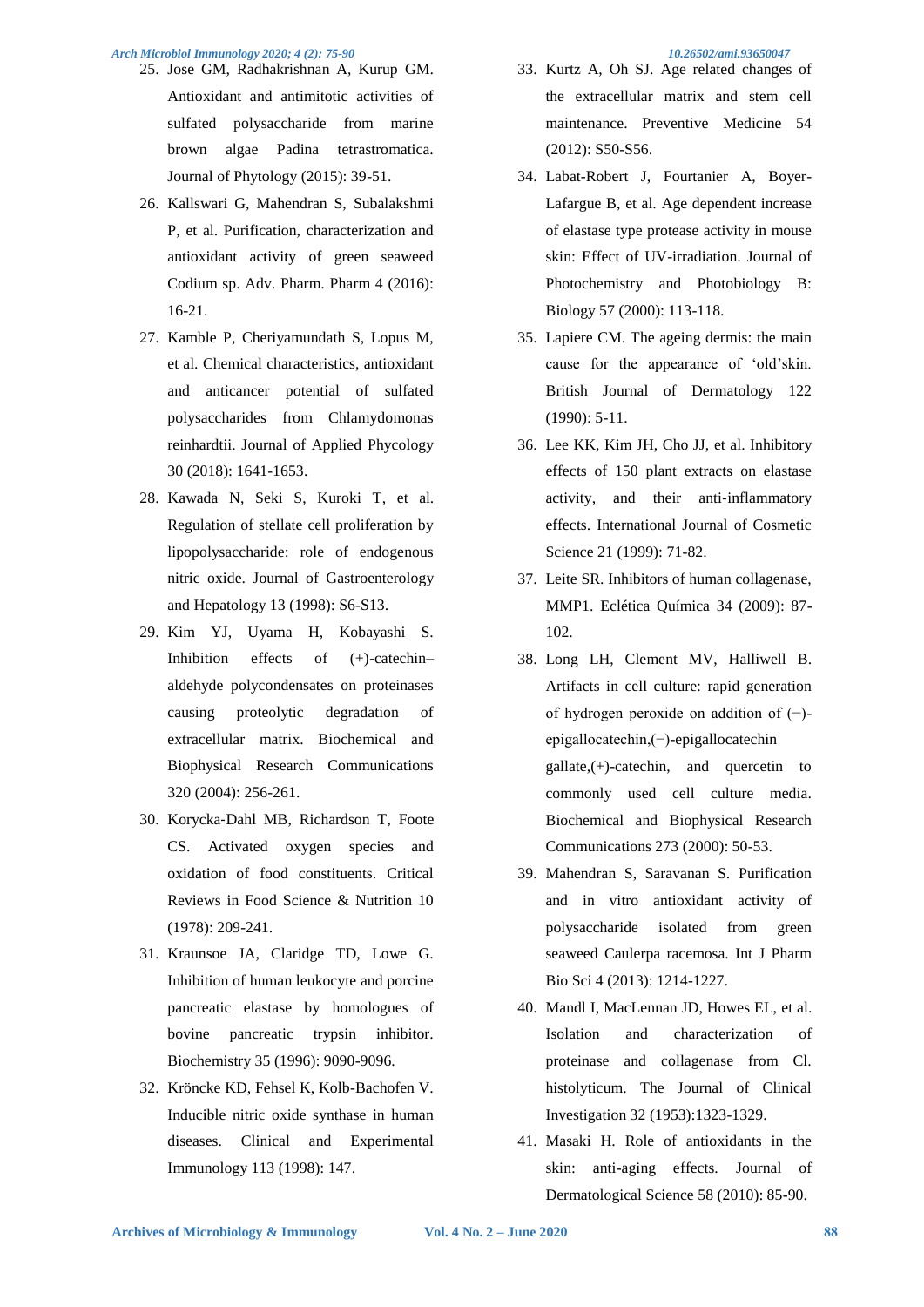- 42. Melo-Silveira RF, Fidelis GP, Viana RL, et al. Antioxidant and antiproliferative activities of methanolic extract from a neglected agricultural product: corn cobs. Molecules 19 (2014): 5360-5378.
- 43. Menon GK. Skin basics; structure and function. InLipids and Skin Health (2015): 9-23.
- 44. Moncada S, Higgs EA. Endogenous nitric oxide: physiology, pathology and clinical relevance. European Journal of Clinical Investigation 21 (1991): 361-374.
- 45. Mukherjee PK, Maity N, Nema NK, et al. Bioactive compounds from natural resources against skin aging. Phytomedicine 19 (2011): 64-73.
- 46. Murphy MP. Nitric oxide and cell death. Biochimica et Biophysica Acta (BBA)- Bioenergetics 1411 (1999): 401-414.
- 47. Naidoo K, Birch-Machin MA. Oxidative stress and ageing: the influence of environmental pollution, sunlight and diet on skin. Cosmetics 4 (2017): 4.
- 48. Ndlovu G, Fouche G, Tselanyane M, Cordier W, Steenkamp V. In vitro determination of the anti-aging potential of four southern African medicinal plants. BMC Complementary and Alternative Medicine 13 (2013): 304.
- 49. Nishikimi M, Rao NA, Yagi K. The occurrence of superoxide anion in the reaction of reduced phenazine methosulfate and molecular oxygen. Biochemical and Biophysical Research Communications 46 (1972): 849-854.
- 50. Oyaizu M. Studies on products of browning reaction. The Japanese Journal of Nutrition and Dietetics 44 (1986): 307- 315.
- 51. Panigrahi GP, Rane AR, Vavilala SL, Choudhary S. Deciphering the anti-Parkinson's activity of sulphated polysaccharides from Chlamydomonas

reinhardtii on the α-Synuclein mutants

A30P, A53T, E46K, E57K and E35K. The Journal of Biochemistry 166 (2019): 463- 474.

- 52. Ramani R, Sudini S, Boddupalli BM, et al. Antioxidant, free radical scavenging and invitro cytotoxic studies of ethanolic extract of Leucas indica var lavandulifolia and Leucas indica var nagalapuramiana. Asian Pacific Journal of Tropical Biomedicine 2 (2012): S1637-S1642.
- 53. Redini F, Tixier JM, Petitou M, et al. Inhibition of leucocyte elastase by heparin and its derivatives. Biochemical Journal 252 (1988): 515-519.
- 54. Reissig JL, Strominger JL, Leloir LF. A modified colorimetric method for the estimation of N-acetylamino sugars. Journal of Biological Chemistry 217 (1955): 959-966.
- 55. de Souza MC, Marques CT, Dore CM, et al. Antioxidant activities of sulfated polysaccharides from brown and red seaweeds. Journal of Applied Phycology 19 (2007): 153-160.
- 56. Sahasrabudhe A, Deodhar M. Antihyaluroiüdase, Anti-elastase Activity of Garcinia indica. Int J Bot 6 (2010): 1-0.
- 57. Scaife MA, Nguyen GT, Rico J, et al. Establishing Chlamydomonas reinhardtii as an industrial biotechnology host. The Plant Journal 82 (2015): 532-546.
- 58. Schmidt HH, Pollock JS, Nakane M, et al. Purification of a soluble isoform of guanylyl cyclase-activating-factor synthase. Proceedings of the National Academy of Sciences 88 (1991): 365-369.
- 59. Shannon E, Abu-Ghannam N. Antibacterial derivatives of marine algae: An overview of pharmacological mechanisms and applications. Marine Drugs 14 (2016): 81.